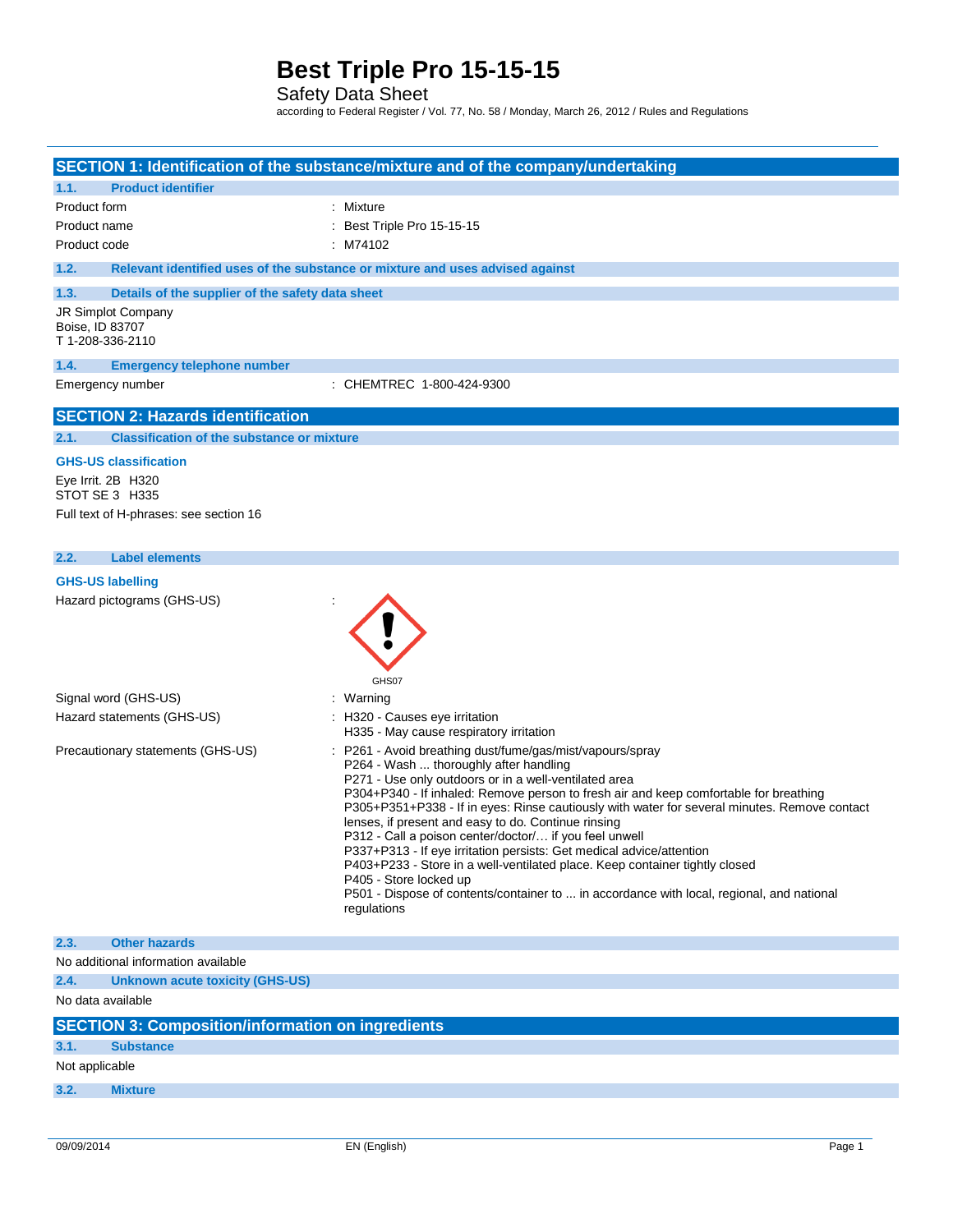#### Safety Data Sheet

according to Federal Register / Vol. 77, No. 58 / Monday, March 26, 2012 / Rules and Regulations

| <b>Name</b>                | <b>Product identifier</b> | $\frac{9}{6}$ | <b>GHS-US classification</b>                                  |
|----------------------------|---------------------------|---------------|---------------------------------------------------------------|
| ammonium sulfate           | (CAS No) 7783-20-2        |               | Eye Irrit. 2B, H320<br>STOT SE 3, H335                        |
| potassium chloride         | (CAS No) 7447-40-7        |               | Not classified                                                |
| Monoammonium Phosphate     | (CAS No) 7722-76-1        |               | Eye Irrit. 2B, H320<br>STOT SE 3, H335                        |
| urea                       | (CAS No) 57-13-6          |               | Skin Irrit. 2, H315<br>Eye Irrit. 2B, H320<br>STOT SE 3, H335 |
| wax (paraffins- petroleum) | (CAS No) 64771-72-8       |               | Not classified                                                |
| Sand                       |                           |               | STOT SE 3, H335                                               |

**\*ingredients without WT% are considered proprietary based on trade secrets**

| <b>SECTION 4: First aid measures</b>                                                                    |                                                                                                                                                                                                                                                 |  |  |
|---------------------------------------------------------------------------------------------------------|-------------------------------------------------------------------------------------------------------------------------------------------------------------------------------------------------------------------------------------------------|--|--|
| 4.1.<br><b>Description of first aid measures</b>                                                        |                                                                                                                                                                                                                                                 |  |  |
| First-aid measures general                                                                              | : Never give anything by mouth to an unconscious person. If you feel unwell, seek medical advice<br>(show the label where possible).                                                                                                            |  |  |
| First-aid measures after inhalation                                                                     | : Remove to fresh air and keep at rest in a position comfortable for breathing. Call a POISON<br>CENTER/doctor/physician if you feel unwell. Assure fresh air breathing. Allow the victim to rest.                                              |  |  |
| First-aid measures after skin contact                                                                   | Remove affected clothing and wash all exposed skin area with mild soap and water, followed by<br>warm water rinse.                                                                                                                              |  |  |
| First-aid measures after eye contact                                                                    | : IF IN EYES: Rinse cautiously with water for several minutes. Remove contact lenses, if present<br>and easy to do. Continue rinsing. Rinse immediately with plenty of water. Obtain medical<br>attention if pain, blinking or redness persist. |  |  |
| First-aid measures after ingestion                                                                      | : Rinse mouth. Do NOT induce vomiting. Obtain emergency medical attention.                                                                                                                                                                      |  |  |
| 4.2.<br>Most important symptoms and effects, both acute and delayed                                     |                                                                                                                                                                                                                                                 |  |  |
| Symptoms/injuries                                                                                       | : Not expected to present a significant hazard under anticipated conditions of normal use.                                                                                                                                                      |  |  |
| Symptoms/injuries after inhalation                                                                      | : May cause respiratory irritation.                                                                                                                                                                                                             |  |  |
| Symptoms/injuries after eye contact                                                                     | : Causes eye irritation.                                                                                                                                                                                                                        |  |  |
| 4.3.<br>Indication of any immediate medical attention and special treatment needed                      |                                                                                                                                                                                                                                                 |  |  |
| No additional information available                                                                     |                                                                                                                                                                                                                                                 |  |  |
| <b>SECTION 5: Firefighting measures</b>                                                                 |                                                                                                                                                                                                                                                 |  |  |
| 5.1.<br><b>Extinguishing media</b>                                                                      |                                                                                                                                                                                                                                                 |  |  |
| Suitable extinguishing media                                                                            | : Foam. Dry powder. Carbon dioxide. Water spray. Sand.                                                                                                                                                                                          |  |  |
| Unsuitable extinguishing media                                                                          | : Do not use a heavy water stream.                                                                                                                                                                                                              |  |  |
| 5.2.<br>Special hazards arising from the substance or mixture                                           |                                                                                                                                                                                                                                                 |  |  |
| No additional information available                                                                     |                                                                                                                                                                                                                                                 |  |  |
| 5.3.<br><b>Advice for firefighters</b>                                                                  |                                                                                                                                                                                                                                                 |  |  |
| Firefighting instructions                                                                               | : Use water spray or fog for cooling exposed containers. Exercise caution when fighting any<br>chemical fire. Prevent fire-fighting water from entering environment.                                                                            |  |  |
| Protection during firefighting                                                                          | : Do not enter fire area without proper protective equipment, including respiratory protection.                                                                                                                                                 |  |  |
| <b>SECTION 6: Accidental release measures</b>                                                           |                                                                                                                                                                                                                                                 |  |  |
| Personal precautions, protective equipment and emergency procedures<br>6.1.                             |                                                                                                                                                                                                                                                 |  |  |
| 6.1.1.<br>For non-emergency personnel                                                                   |                                                                                                                                                                                                                                                 |  |  |
| <b>Emergency procedures</b>                                                                             | : Evacuate unnecessary personnel.                                                                                                                                                                                                               |  |  |
| 6.1.2.<br>For emergency responders                                                                      |                                                                                                                                                                                                                                                 |  |  |
| Protective equipment                                                                                    | : Equip cleanup crew with proper protection.                                                                                                                                                                                                    |  |  |
| <b>Emergency procedures</b>                                                                             | : Ventilate area.                                                                                                                                                                                                                               |  |  |
| 6.2.<br><b>Environmental precautions</b>                                                                |                                                                                                                                                                                                                                                 |  |  |
| Prevent entry to sewers and public waters. Notify authorities if liquid enters sewers or public waters. |                                                                                                                                                                                                                                                 |  |  |
| 6.3.<br>Methods and material for containment and cleaning up                                            |                                                                                                                                                                                                                                                 |  |  |
| Methods for cleaning up                                                                                 | : On land, sweep or shovel into suitable containers. Minimize generation of dust. Store away from<br>other materials.                                                                                                                           |  |  |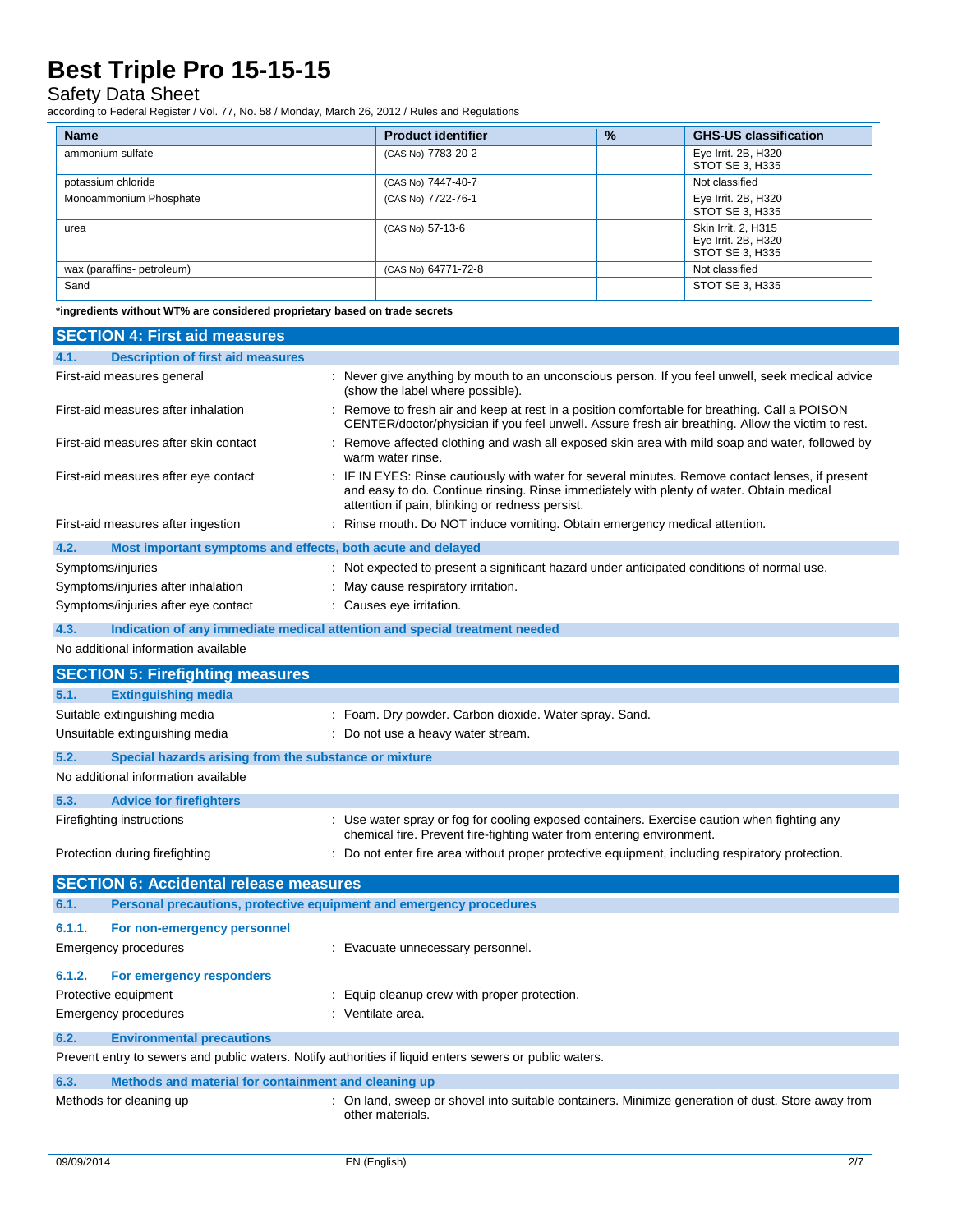### Safety Data Sheet

according to Federal Register / Vol. 77, No. 58 / Monday, March 26, 2012 / Rules and Regulations

| 6.4.<br><b>Reference to other sections</b>                           |                                                                                                                                                                                                                                                                                                            |  |  |  |  |
|----------------------------------------------------------------------|------------------------------------------------------------------------------------------------------------------------------------------------------------------------------------------------------------------------------------------------------------------------------------------------------------|--|--|--|--|
| See Heading 8. Exposure controls and personal protection.            |                                                                                                                                                                                                                                                                                                            |  |  |  |  |
| <b>SECTION 7: Handling and storage</b>                               |                                                                                                                                                                                                                                                                                                            |  |  |  |  |
| <b>Precautions for safe handling</b><br>7.1.                         |                                                                                                                                                                                                                                                                                                            |  |  |  |  |
| Precautions for safe handling                                        | Wash hands and other exposed areas with mild soap and water before eating, drinking or<br>smoking and when leaving work. Provide good ventilation in process area to prevent formation of<br>vapour. Avoid breathing dust/fume/gas/mist/vapours/spray. Use only outdoors or in a well-<br>ventilated area. |  |  |  |  |
| 7.2.<br>Conditions for safe storage, including any incompatibilities |                                                                                                                                                                                                                                                                                                            |  |  |  |  |
| Storage conditions                                                   | : Keep only in the original container in a cool, well ventilated place away from : Keep container<br>tightly closed. Keep container closed when not in use.                                                                                                                                                |  |  |  |  |
| Incompatible products                                                | Strong bases. Strong acids.                                                                                                                                                                                                                                                                                |  |  |  |  |
| Incompatible materials                                               | Sources of ignition. Direct sunlight.                                                                                                                                                                                                                                                                      |  |  |  |  |
| 7.3.<br><b>Specific end use(s)</b>                                   |                                                                                                                                                                                                                                                                                                            |  |  |  |  |
| No additional information available                                  |                                                                                                                                                                                                                                                                                                            |  |  |  |  |
| <b>SECTION 8: Exposure controls/personal protection</b>              |                                                                                                                                                                                                                                                                                                            |  |  |  |  |
| 8.1.<br><b>Control parameters</b>                                    |                                                                                                                                                                                                                                                                                                            |  |  |  |  |
| No additional information available                                  |                                                                                                                                                                                                                                                                                                            |  |  |  |  |
| 8.2.<br><b>Exposure controls</b>                                     |                                                                                                                                                                                                                                                                                                            |  |  |  |  |
| Personal protective equipment                                        | : Avoid all unnecessary exposure.                                                                                                                                                                                                                                                                          |  |  |  |  |
| Hand protection                                                      | Wear protective gloves.                                                                                                                                                                                                                                                                                    |  |  |  |  |
| Eye protection                                                       | Chemical goggles or safety glasses.                                                                                                                                                                                                                                                                        |  |  |  |  |
| Respiratory protection                                               | Wear appropriate mask.                                                                                                                                                                                                                                                                                     |  |  |  |  |
| Other information                                                    | : Do not eat, drink or smoke during use.                                                                                                                                                                                                                                                                   |  |  |  |  |
| <b>SECTION 9: Physical and chemical properties</b>                   |                                                                                                                                                                                                                                                                                                            |  |  |  |  |
| 9.1.<br>Information on basic physical and chemical properties        |                                                                                                                                                                                                                                                                                                            |  |  |  |  |
| Physical state                                                       | : Solid                                                                                                                                                                                                                                                                                                    |  |  |  |  |
| Appearance                                                           | : Granules.                                                                                                                                                                                                                                                                                                |  |  |  |  |
| Colour                                                               | Light green                                                                                                                                                                                                                                                                                                |  |  |  |  |
| Odour                                                                | characteristic                                                                                                                                                                                                                                                                                             |  |  |  |  |
| Odour threshold                                                      | No data available                                                                                                                                                                                                                                                                                          |  |  |  |  |
| рH                                                                   | $: 6 - 7$                                                                                                                                                                                                                                                                                                  |  |  |  |  |
| Relative evaporation rate (butylacetate=1)                           | : No data available                                                                                                                                                                                                                                                                                        |  |  |  |  |
| Melting point                                                        | : No data available                                                                                                                                                                                                                                                                                        |  |  |  |  |
| Freezing point                                                       | No data available                                                                                                                                                                                                                                                                                          |  |  |  |  |
| Boiling point                                                        | No data available                                                                                                                                                                                                                                                                                          |  |  |  |  |
| Flash point                                                          | : No data available                                                                                                                                                                                                                                                                                        |  |  |  |  |

Water: Solubility in water of component(s) of the mixture :

• ammonium sulfate: 77 g/100ml • Monoammonium Phosphate: 38 g/100ml • urea: 100 g/100ml • wax (paraffins- petroleum): insoluble • potassium chloride: 34 g/100ml

Log Pow  $\qquad \qquad$ : No data available Log Kow **: No data available** Viscosity, kinematic **intervalse in the Contract of Contract Available** : No data available Viscosity, dynamic **intervalse and the Contract Contract Contract Contract Contract Contract Contract Contract Contract Contract Contract Contract Contract Contract Contract Contract Contract Contract Contract Contract Con** 

Solubility : Soluble.

Auto-ignition temperature **interest and the Contract Contract Auto-ignition** contract available Decomposition temperature : No data available Flammability (solid, gas) **in the set of the set of the set of the set of the set of the set of the set of the set of the set of the set of the set of the set of the set of the set of the set of the set of the set of the s** Vapour pressure in the set of the set of the set of the Vapour pressure in the set of the set of the Vapour set of the Vapour set of the Vapour set of the Vapour set of the Vapour set of the Vapour set of the Vapour set of Relative vapour density at 20 °C : No data available Relative density **Example 20** and  $\overline{a}$  No data available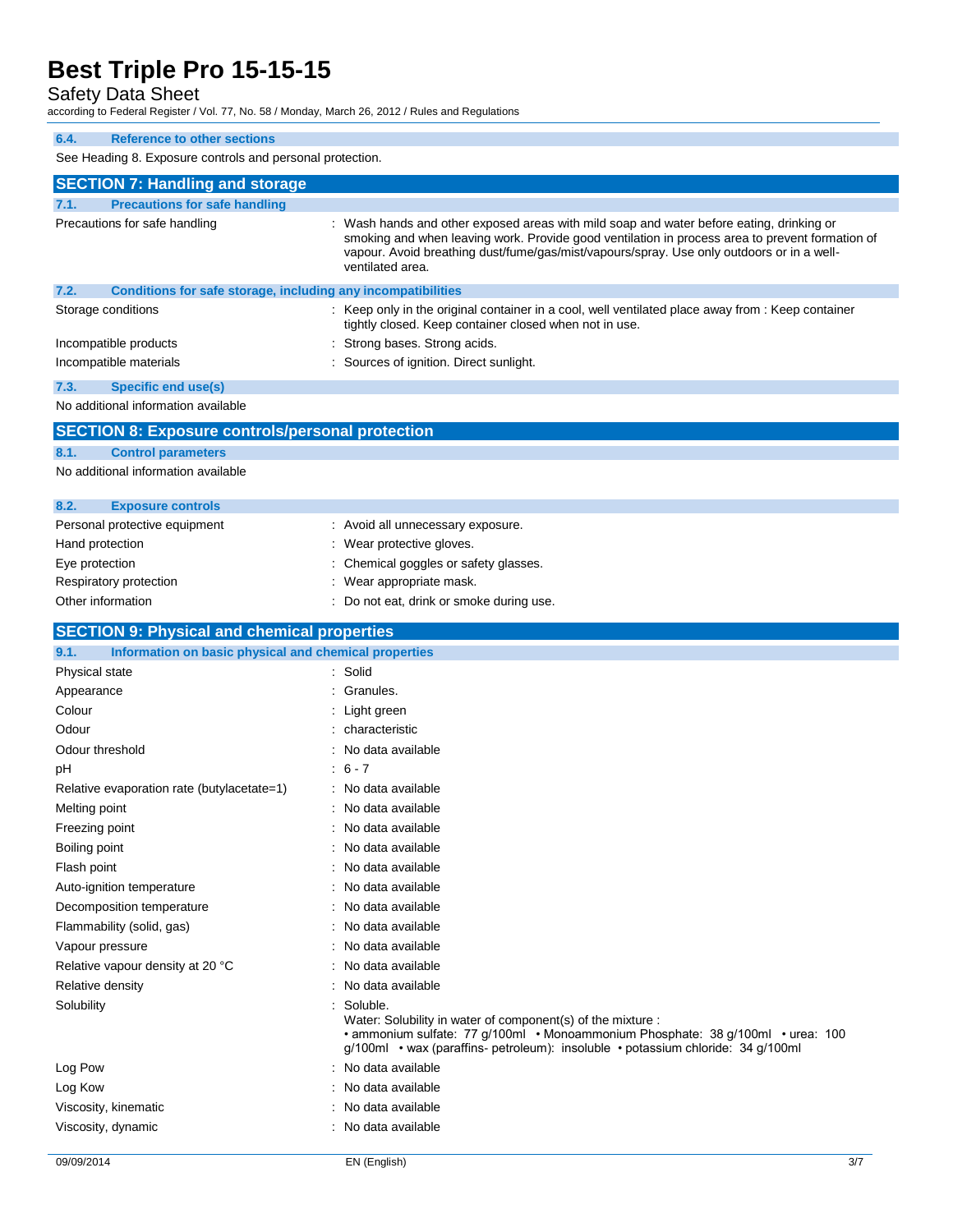### Safety Data Sheet

according to Federal Register / Vol. 77, No. 58 / Monday, March 26, 2012 / Rules and Regulations

| <b>Explosive properties</b>                                       | : No data available            |
|-------------------------------------------------------------------|--------------------------------|
| Oxidising properties                                              | No data available              |
| <b>Explosive limits</b>                                           | : No data available            |
| <b>Other information</b><br>9.2.                                  |                                |
| No additional information available                               |                                |
| <b>SECTION 10: Stability and reactivity</b>                       |                                |
|                                                                   |                                |
| <b>Reactivity</b><br>10.1.<br>No additional information available |                                |
|                                                                   |                                |
| 10.2.<br><b>Chemical stability</b>                                |                                |
| Not established.                                                  |                                |
| 10.3.<br><b>Possibility of hazardous reactions</b>                |                                |
| Not established.                                                  |                                |
| <b>Conditions to avoid</b><br>10.4.                               |                                |
| Direct sunlight. Extremely high or low temperatures.              |                                |
| 10.5.<br><b>Incompatible materials</b>                            |                                |
| Strong acids. Strong bases.                                       |                                |
| 10.6.<br><b>Hazardous decomposition products</b>                  |                                |
| fume. Carbon monoxide. Carbon dioxide.                            |                                |
|                                                                   |                                |
| <b>SECTION 11: Toxicological information</b>                      |                                |
| 11.1.<br><b>Information on toxicological effects</b>              |                                |
|                                                                   | : Not classified               |
| Acute toxicity                                                    |                                |
| ammonium sulfate (7783-20-2)                                      |                                |
| LD50 oral rat                                                     | 2840 mg/kg (Rat)               |
| LD50 dermal rat                                                   | > 2000 mg/kg                   |
| ATE US (oral)                                                     | 2840.00000000 mg/kg bodyweight |
| Monoammonium Phosphate (7722-76-1)                                |                                |
| LD50 oral rat                                                     | 5750 mg/kg (Rat)               |
| LD50 dermal rat                                                   | > mg/kg                        |
| LD50 dermal rabbit                                                | > 7940 mg/kg (Rabbit)          |
| ATE US (oral)                                                     | 5750.00000000 mg/kg bodyweight |
| potassium chloride (7447-40-7)                                    |                                |
| LD50 oral rat                                                     | 2600 mg/kg (Rat)               |
| ATE US (oral)                                                     | 2600.00000000 mg/kg bodyweight |
| urea (57-13-6)                                                    |                                |
| LD50 oral rat                                                     | 8471 mg/kg (Rat)               |
| LD50 dermal rat                                                   | > 3200 mg/kg (Rat)             |
| LD50 dermal rabbit                                                | > 21000 mg/kg (Rabbit)         |
| ATE US (oral)                                                     | 8471.00000000 mg/kg bodyweight |
| wax (paraffins- petroleum) (64771-72-8)                           |                                |
| LD50 oral rat                                                     | > 5000 mg/kg (Rat)             |
| LD50 dermal rabbit                                                | > 2000 mg/kg (Rabbit)          |
| Skin corrosion/irritation                                         | : Not classified               |
|                                                                   | pH: 6 - 7                      |
| Serious eye damage/irritation                                     | : Causes eye irritation.       |
|                                                                   | pH: 6 - 7                      |
| Respiratory or skin sensitisation                                 | : Not classified               |
| Germ cell mutagenicity                                            | Not classified                 |

Based on available data, the classification criteria are not met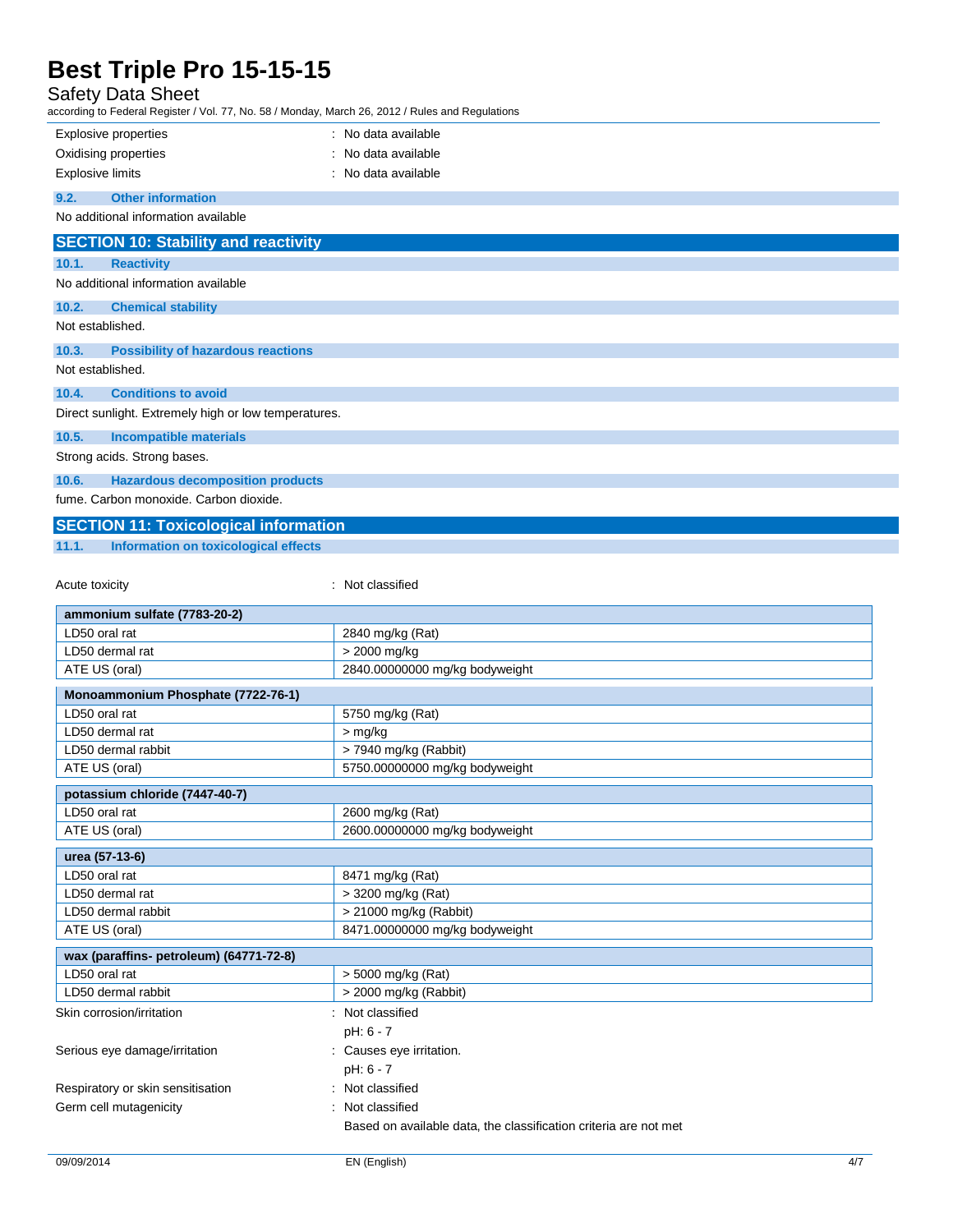#### Safety Data Sheet

according to Federal Register / Vol. 77, No. 58 / Monday, March 26, 2012 / Rules and Regulations

| Carcinogenicity                                        | : Not classified                                                    |
|--------------------------------------------------------|---------------------------------------------------------------------|
| Reproductive toxicity                                  | : Not classified                                                    |
|                                                        | Based on available data, the classification criteria are not met    |
| Specific target organ toxicity (single exposure)       | : May cause respiratory irritation.                                 |
|                                                        |                                                                     |
| Specific target organ toxicity (repeated               | : Not classified                                                    |
| exposure)                                              | Based on available data, the classification criteria are not met    |
| Aspiration hazard                                      | : Not classified                                                    |
|                                                        | Based on available data, the classification criteria are not met    |
| Potential adverse human health effects and<br>symptoms | : Based on available data, the classification criteria are not met. |
| Symptoms/injuries after inhalation                     | : May cause respiratory irritation.                                 |
| Symptoms/injuries after eye contact                    | : Causes eye irritation.                                            |

#### **SECTION 12: Ecological information**

**12.1. Toxicity**

| ammonium sulfate (7783-20-2)                  |                                                                |  |  |  |
|-----------------------------------------------|----------------------------------------------------------------|--|--|--|
| LC50 fishes 1                                 | 126 mg/l (96 h; Poecilia reticulata)                           |  |  |  |
| EC50 Daphnia 1                                | 202 mg/l (96 h; Daphnia magna)                                 |  |  |  |
| LC50 fish 2                                   | 250 - 480 mg/l (96 h; Brachydanio rerio)                       |  |  |  |
| EC50 Daphnia 2                                | 433 mg/l (50 h; Daphnia magna)                                 |  |  |  |
| TLM fish 1                                    | 1290 ppm (96 h; Gambusia affinis)                              |  |  |  |
| Monoammonium Phosphate (7722-76-1)            |                                                                |  |  |  |
| LC50 fishes 1                                 | 155 ppm (96 h; Pimephales promelas)                            |  |  |  |
| potassium chloride (7447-40-7)                |                                                                |  |  |  |
| LC50 fishes 1                                 | 920 mg/l (96 h; Gambusia affinis; Static system)               |  |  |  |
| EC50 Daphnia 1                                | 630 mg/l (48 h; Ceriodaphnia dubia)                            |  |  |  |
| LC50 fish 2                                   | 2010 mg/l (96 h; Lepomis macrochirus; Static system)           |  |  |  |
| EC50 Daphnia 2                                | 660 mg/l (48 h; Daphnia magna)                                 |  |  |  |
| Threshold limit algae 1                       | 850 mg/l (72 h; Scenedesmus subspicatus)                       |  |  |  |
| Threshold limit algae 2                       | > 100 mg/l (72 h; Scenedesmus subspicatus; GLP)                |  |  |  |
| urea (57-13-6)                                |                                                                |  |  |  |
| LC50 fishes 1                                 | > 6810 mg/l (96 h; Leuciscus idus)                             |  |  |  |
| EC50 Daphnia 1                                | > 10000 mg/l (48 h; Daphnia magna)                             |  |  |  |
| LC50 fish 2                                   | 17500 mg/l (96 h; Poecilia reticulata)                         |  |  |  |
| EC50 Daphnia 2                                | > 10000 mg/l (24 h; Daphnia magna)                             |  |  |  |
| TLM fish 1                                    | 17500 ppm (96 h; Poecilia reticulata)                          |  |  |  |
| Threshold limit other aquatic organisms 1     | 120000 mg/l (16 h; Bacteria; Toxicity test)                    |  |  |  |
| Threshold limit other aquatic organisms 2     | > 10000 mg/l (Pseudomonas putida)                              |  |  |  |
| Threshold limit algae 2                       | > 10000 mg/l (168 h; Scenedesmus quadricauda)                  |  |  |  |
| <b>Persistence and degradability</b><br>12.2. |                                                                |  |  |  |
| Best Triple Pro 15-15-15                      |                                                                |  |  |  |
| Persistence and degradability                 | Not established.                                               |  |  |  |
| ammonium sulfate (7783-20-2)                  |                                                                |  |  |  |
| Persistence and degradability                 | Biodegradability in water: no data available. Not established. |  |  |  |
| Monoammonium Phosphate (7722-76-1)            |                                                                |  |  |  |
| Persistence and degradability                 | Biodegradability in water: no data available. Not established. |  |  |  |
| potassium chloride (7447-40-7)                |                                                                |  |  |  |
| Persistence and degradability                 | Biodegradability: not applicable. Not established.             |  |  |  |
| Biochemical oxygen demand (BOD)               | Not applicable                                                 |  |  |  |
| Chemical oxygen demand (COD)                  | Not applicable                                                 |  |  |  |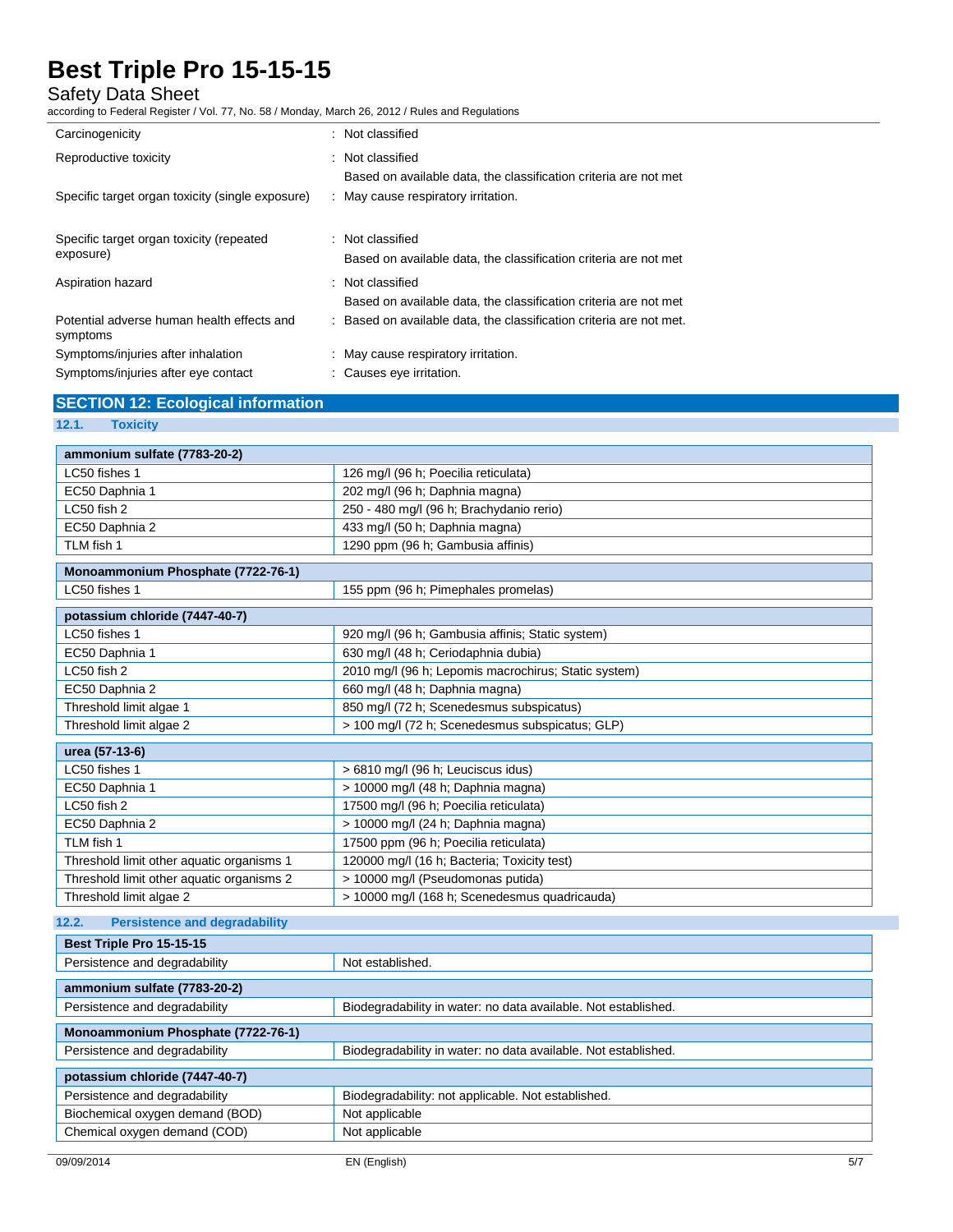#### Safety Data Sheet

according to Federal Register / Vol. 77, No. 58 / Monday, March 26, 2012 / Rules and Regulations

| potassium chloride (7447-40-7)                        |                                                                           |  |  |  |
|-------------------------------------------------------|---------------------------------------------------------------------------|--|--|--|
| <b>ThOD</b>                                           | Not applicable                                                            |  |  |  |
| BOD (% of ThOD)                                       | Not applicable                                                            |  |  |  |
| urea (57-13-6)                                        |                                                                           |  |  |  |
| Persistence and degradability                         | Inherently biodegradable. Hydrolysis in water. Not established.           |  |  |  |
| ThOD                                                  | 0.27 g $O2$ /g substance                                                  |  |  |  |
| wax (paraffins- petroleum) (64771-72-8)               |                                                                           |  |  |  |
| Persistence and degradability                         | Readily biodegradable in water.                                           |  |  |  |
| Sand                                                  |                                                                           |  |  |  |
| Persistence and degradability                         | Not established.                                                          |  |  |  |
| 12.3.<br><b>Bioaccumulative potential</b>             |                                                                           |  |  |  |
|                                                       |                                                                           |  |  |  |
| Best Triple Pro 15-15-15<br>Bioaccumulative potential | Not established.                                                          |  |  |  |
|                                                       |                                                                           |  |  |  |
| ammonium sulfate (7783-20-2)                          |                                                                           |  |  |  |
| Log Pow                                               | $-5.1$                                                                    |  |  |  |
| Bioaccumulative potential                             | Bioaccumulation: not applicable. Not established.                         |  |  |  |
| Monoammonium Phosphate (7722-76-1)                    |                                                                           |  |  |  |
| Bioaccumulative potential                             | Not bioaccumulative. Not established.                                     |  |  |  |
| potassium chloride (7447-40-7)                        |                                                                           |  |  |  |
| Log Pow                                               | -0.46 (Estimated value)                                                   |  |  |  |
| Bioaccumulative potential                             | Bioaccumulation: not applicable. Not established.                         |  |  |  |
| urea (57-13-6)                                        |                                                                           |  |  |  |
| BCF fish 1                                            | 1 (72 h; Brachydanio rerio; Fresh water)                                  |  |  |  |
| BCF other aquatic organisms 1                         | 11700 (Chlorella sp.)                                                     |  |  |  |
| Log Pow                                               | $-2.59 - 1.59$                                                            |  |  |  |
| Bioaccumulative potential                             | Bioaccumulation: not applicable. Not established.                         |  |  |  |
| wax (paraffins- petroleum) (64771-72-8)               |                                                                           |  |  |  |
| Bioaccumulative potential                             | No bioaccumulation data available.                                        |  |  |  |
| Sand                                                  |                                                                           |  |  |  |
| Bioaccumulative potential                             | Not established.                                                          |  |  |  |
|                                                       |                                                                           |  |  |  |
| <b>Mobility in soil</b><br>12.4.                      |                                                                           |  |  |  |
| No additional information available                   |                                                                           |  |  |  |
| 12.5.<br><b>Other adverse effects</b>                 |                                                                           |  |  |  |
| Effect on ozone layer                                 | : No additional information available                                     |  |  |  |
| Effect on the global warming                          | : No known ecological damage caused by this product.                      |  |  |  |
|                                                       |                                                                           |  |  |  |
| Other information                                     | : Avoid release to the environment.                                       |  |  |  |
| <b>SECTION 13: Disposal considerations</b>            |                                                                           |  |  |  |
| <b>Waste treatment methods</b><br>13.1.               |                                                                           |  |  |  |
| Waste disposal recommendations                        | : Dispose in a safe manner in accordance with local/national regulations. |  |  |  |
| Ecology - waste materials                             | : Avoid release to the environment.                                       |  |  |  |
|                                                       |                                                                           |  |  |  |
| <b>SECTION 14: Transport information</b>              |                                                                           |  |  |  |
| In accordance with DOT                                |                                                                           |  |  |  |
| Not regulated for transport                           |                                                                           |  |  |  |

**Additional information**

Other information **contains the container of the container**  $\blacksquare$  : No supplementary information available.